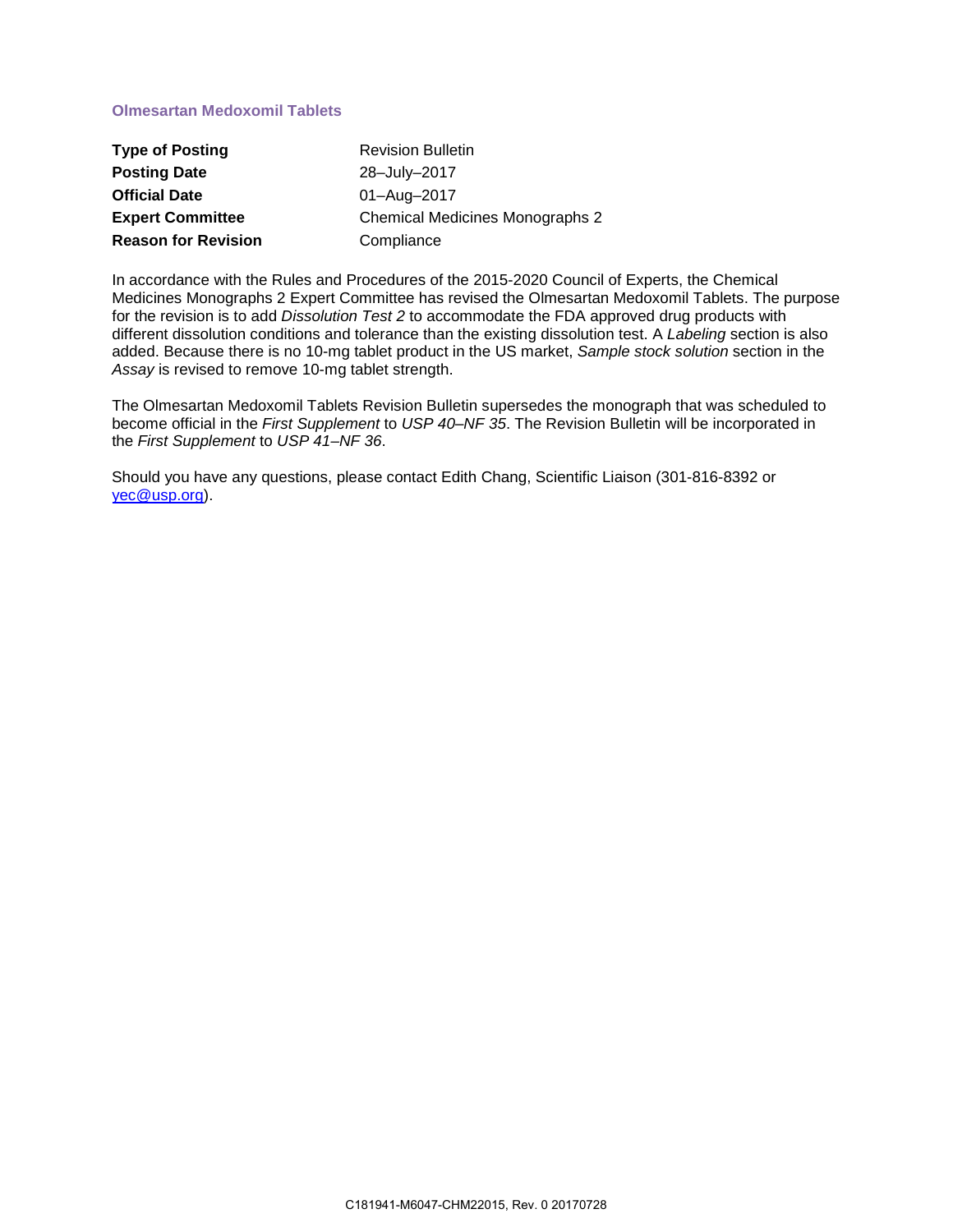# **Example 5 Exercise 2 Injection volume:** 1 µL<br>**Colmesartan Medoxomil Tablets System suitability**

- Sample solution exhibit maxima and minima at the same<br>wavelengths as those of the corresponding peak of the<br>Standard solution, as obtained in the Assay.
- *Standard solution,* as obtained in the *Assay*.<br>**B.** The retention time of the major peak of the *Sample* **Example B.** The retention time of the major peak of the *Sample solution* corresponds to that of the *Standard solution*, as *<sup>r</sup><sup>U</sup>* = peak response of olmesartan medoxomil from obtained in the *Assay*. the *Sample solution*

### •

**Solution A:** 3.1 g/L of formic acid **Solution B:** Acetonitrile and *Solution A* (10:90) **PERFORMANCE TESTS Solution C:** Acetonitrile and *Solution A* (90:10) **Mobile phase:** See *Table 1*.

**Table 1**

| • DISSOLUTION $\langle 711 \rangle$<br>$\bullet$ Test 1 $\bullet$ (RB 1-Aug-2 | <b>Solution C</b><br>(%) | <b>Solution B</b><br>$\gamma$ <sup>o</sup> $\gamma$ | Time<br>(min) |
|-------------------------------------------------------------------------------|--------------------------|-----------------------------------------------------|---------------|
| Medium: pH 6<br>dicators, and S                                               | 31.2                     | 68.8                                                |               |
| For Tablets lal                                                               | 62.5                     | 37.5                                                | 1.5           |
| <b>For Tablets lal</b>                                                        | 31.2                     | 68.8                                                |               |
| 1000 mL                                                                       | 31 2                     | 68.8                                                | 3.0           |

**Apparatus 2:** 50 rpm **Diluent:** Acetonitrile and water (60:40) **Time:** 30 min

- **Standard solution:** 40 µg/mL of USP Olmesartan **Diluent:** Acetonitrile and water (60:40)<br>Medoxomil RS in *Diluent* **Diluent Diluent: Standard stock solution:** 2 mg/mL of USP
- Sample stock solution: Prepare solutions of nominal<br> **Standard solution:** CI/V) mg/mL of USP Olmesartan Medoxomil RS in *Diluent*<br>
Standard solution: (L/V) mg/mL of USP Olmesartan concentrations of olmesartan medoxomil in *Diluent* as **Standard solution:** (L/V) mg/mL of USP Olmesartan<br>follows. To NLT 10 Tablets for 5- • <sub>(RB 1-Aug-2017)</sub> and Medoxomil RS in *Medium,* where *L* is Tablet strength in a 200-mL volumetric flask, add *Dilu-* mL from the *Standard stock solution*<br> *ent* to volume. Sonicate with occasional shaking to dis-<br> **Sample solution:** Pass a portion of the solution under integrate the Tablets completely, centrifuge the sus-<br>pension, and use the supernatant.<br>Instrumental conditions pension, and use the supernatant.<br> **Instrumental conditions**<br> **Instrumental conditions** (See Ultraviolet-Visible Spectroscopy (857).)

Sample solution: Nominally 40 µg/mL of olmesartan medoxomil in *Diluent* from *Sample* stock solution<br>**Chromatographic system Analytical** 

(See Chromatography  $\langle 621 \rangle$ , System Suitability.) **Mode:** LC

array detector in the range of 200–400 nm. **Blank:** *Medium*

*Add the following:* **Column:** 2.1-mm × 5-cm; 1.7-µm packing L1 **Column temperature:** 35° **. Flow rate:** 0.6 mL/min **DEFINITION**<br>
Olmesartan Medoxomil Tablets contain NLT 93.0% and<br>
NMT 105.0% of the labeled amount of olmesartan<br>
medoxomil (C<sub>29</sub>H<sub>30</sub>N<sub>6</sub>O<sub>6</sub>).<br> **IDENTIFICATION**<br> **IDENTIFICATION**<br> **IDENTIFICATION**<br> **IDENTIFICATION** 

**Samples:** *Standard solution* and *Sample* solution<br>
• **A**. The UV absorption spectra of the major peak of the Calculate the percentage of the labeled amount of •<br>
Sample solution exhibit maxima and minima at the same • •

$$
Result = (r_U/r_S) \times (C_S/C_U) \times 100
$$

- 
- **ASSAY** *r<sub>S</sub>* = peak response of olmesartan medoxomil from the *Standard solution*
- *C<sup>S</sup>* = concentration of USP Olmesartan Medoxomil **Change to read:** RS in the *Standard solution* (µg/mL)
	- $C_U$  = nominal concentration of olmesartan
	- **PROCEDURE**<br>**Solution A:** 3.1 g/L of formic acid **Acceptance criteria:** 93.0%–105.0%

### *Change to read:*

Test 1 (Rei 1-Aug-2017)<br>
(min) (%) (%) (%)<br>
0 68.8 31.2 Medium: pH 6.8 phosphate buffer (see Reagents, In-<br>
1.5 37.5 62.5 For Tablets labeled to contain 5 mg: 500 mL 1.6 68.8 31.2 **For Tablets labeled to contain 20 and 40 mg:** 1000 mL

Medoxomil RS in *Medium*, where *L* is the label claim<br>in mg/Tablet and *V* is the volume of the *Medium* in

**Chromatographic system Analytical wavelength:** 258 nm

**Mode:** LC<br>**Detector:** UV 249 nm. For *Identification B*, use a diode **For Tablets labeled to contain 40 mg:** 0.5 cm **For Tablets labeled to contain 40 mg:** 0.5 cm

### **Analysis**

**Samples:** *Standard solution* and *Sample solution* Calculate the percentage of the labeled amount of olmesartan medoxomil ( $C_{29}H_{30}N_6O_6$ ) dissolved:

 $Result = (A<sub>U</sub>/A<sub>S</sub>) \times C<sub>S</sub> \times V \times (1/L) \times 100$ 

- 
- *A<sup>U</sup>* = absorbance of the *Sample solution A<sup>S</sup>* = absorbance of the *Standard solution*
- *C<sup>S</sup>* = concentration of the *Standard solution* (mg/mL)
- *V* = volume of *Medium* (see *Medium*)
- = label claim (mg/Tablet)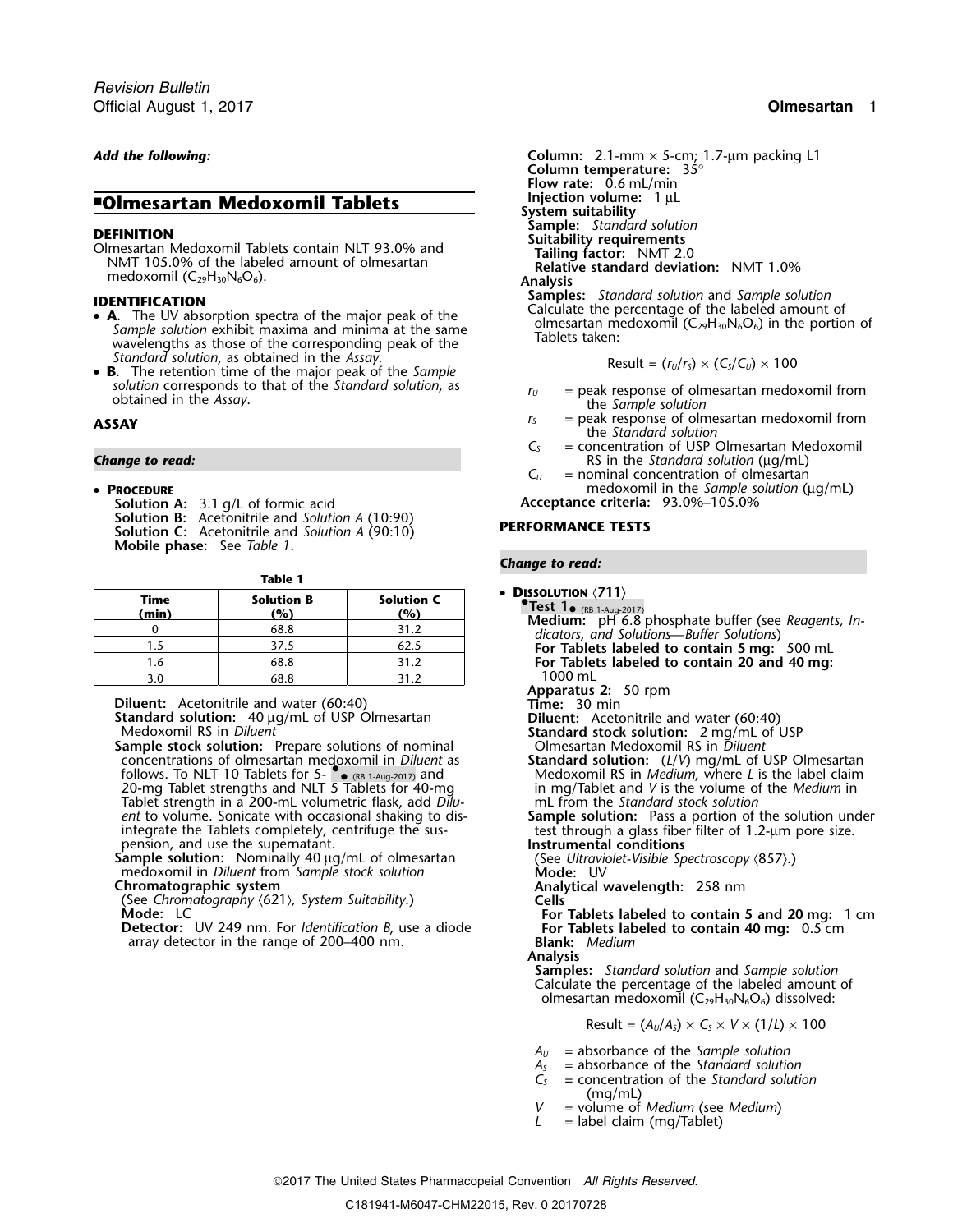- labeling indicates that it meets USP *Dissolution Test 2*.<br>Medium: pH 7.2 phosphate buffer (see *Reagents, Indicators, and Solutions—Buffer Solutions*); 900 mL<br>**Apparatus 2:** 75 rpm **Apparatus 2:** 75 rpm **Chromatographic system**<br> **Chromatographic system**<br> **Chromatography** (62)
- 
- **Standard stock solution:** 0.2 mg/mL of USP **Mode:** LC **Mode:** LC **Mode:** LC **Mode:** Detector: UV 250 nm Olmesartan Medoxomil RS prepared as follows. Trans- **Detector:** UV 250 nm fer an appropriate amount of USP Olmesartan Medox-**<br>10-11 omil RS** into a suitable volumetric flask. Dissolve in **Column temperature:** 40° omil RS into a suitable volumetric flask. Dissolve in **Column temperature**<br>30% of the flask volume of acetonitrile. Dilute with **Flow rate:** 1 mL/min 30% of the flask volume of acetonitrile. Dilute with *Medium* to volume and mix.<br> **Injection volume:** 10 µL<br> **Injection volume:** 10 µL<br> **Injection volume:** 10 µL
- **Standard solution:** (*L*/1000) mg/mL of USP **System suitability**<br> **Samples:** System suitability solution and Sensitivity<br> **Samples:** System suitability solution and Sensitivity Olmesartan Medoxomil RS in *Medium*, from the Stan*dard stock solution*, where *L* is the label claim in mg/ *solution*
- **Sample solution:** Pass a portion of the solution under **Resolution:** NLT 5 between olmesartan medoxomil related compound A, thest through a suitable filter of 0.45-µm pore size and and olmesartan medoxomil related compoun test through a suitable filter of 0.45-µm pore size and and olmesartan medoxomil discard the first few milliliters of the filtrate. discard the first few milliliters of the filtrate.<br>**Instrumental conditions**

- 
- 
- **Cell:** 1 cm<br>**Blank:** *Medium*
- 

**Samples:** *Standard solution* and *Sample solution* Calculate the percentage of the labeled amount of olmesartan medoxomil (C<sub>29</sub>H<sub>30</sub>N<sub>6</sub>O<sub>6</sub>) dissolved:

- 
- *A<sup>S</sup>* = absorbance of the *Standard solution* the *Standard solution*
- 
- 
- 
- **Tolerances:** NLT 80% (Q) of the labeled amount of olmesartan medoxomil (C<sub>29</sub>H<sub>30</sub>N<sub>6</sub>O<sub>6</sub>) is dissolved.<sub>• (RB</sub>)  $1-\text{Aug-2017}$  low  $0.1\%$ .
- **UNIFORMITY OF DOSAGE UNITS** 〈**905**〉**:** Meet the requirements

| ۰.<br>۰.<br>M<br>× |  |
|--------------------|--|
|--------------------|--|

| Time<br>(min) | <b>Solution A</b><br>(%) | <b>Solution B</b><br>$'$ %) |   |
|---------------|--------------------------|-----------------------------|---|
|               |                          |                             | a |
|               |                          |                             |   |
|               |                          | 10C                         |   |
|               |                          |                             |   |

**System suitability solution:** boxylic acid. 0.01 mg/mL each of USP <sup>d</sup> Olmesartan Medoxomil RS and USP Olmesartan .(5-Methyl-2-oxo-1,3-dioxol-4-yl)methyl 1-((2′-(1*H*-tetrazol-5-yl)biphenyl-Medoxomil Related Compound A RS in 4-yl)methyl)-4-(prop-1-en-2-yl)-2-propyl-1*H*-imidazole-5-carboxylate. *Diluent* **Standard solution:** 0.01 mg/mL of USP Olmesartan

Medoxomil RS in *Diluent*

**Sensitivity solution:** 0.002 mg/mL of USP Olmesartan Medoxomil RS in *Diluent* from the *Standard solution*

**Tolerances:** NLT 75% (*Q*) of the labeled amount of **Sample solution:** Nominally 1 mg/mL of olmesartan olmesartan medoxomil (C29H30N6O6) is dissolved. medoxomil in *Diluent* prepared as follows. Dissolve a **•Test 2:** If the product complies with this test, the suitable number of Tablets in *Diluent*. Sonicate and/or labeling indicates that it meets USP *Dissolution Test 2*. pletely. Centrifuge and pass the supernatant through a suitable filter of 0.45-um pore size.

**Time:** 30 min (See *Chromatography* 〈621〉*, System Suitability*.)

- 
- 

- 
- 
- **Suitability requirements<br>Resolution:** NLT 5 between olmesartan medoxomil
- **Relative standard deviation:** NMT 2.0% for both

**Mode:** UV **peaks,** *System suitability solution*<br>**Analytical wavelength: 257 nm 1988 1998 1998 1998 1998 1998 1998 1998 1998 1999 1999 1999 1999 1999 1999 1999 1999 1999 1999 1999 Analytical wavelength:** 257 nm **Signal-to-noise ratio:** NLT 30, *Sensitivity solution*

**Blank:** *Medium* **Samples:** *Standard solution* and *Sample solution* Calculate the percentage of each degradation product in the portion of Tablets taken:

$$
Result = (r_U/r_S) \times (C_S/C_U) \times (1/F) \times 100
$$

- Result =  $(A<sub>U</sub>/A<sub>S</sub>) \times C<sub>S</sub> \times V \times (1/L) \times 100$   $r<sub>U</sub>$  = peak response of each degradation product from the *Sample solution*
- *A<sup>U</sup>* = absorbance of the *Sample solution <sup>r</sup><sup>S</sup>* = peak response of olmesartan medoxomil from
- $C_s$  = concentration of the *Standard solution*  $C_s$  = concentration of USP Olmesartan Medoxomil (mg/mL)<br>= volume of *Medium*, 900 mL<br> $C_U$  = nominal concentration of olmesartan
- $V =$  volume of *Medium*, 900 mL *L* = label claim (mg/Tablet) medoxomil in the *Sample solution* (mg/mL)

Acceptance criteria: See *Table 3*. Disregard peaks be-

| requirements                                                                                                                                             |                                        |                                                            | Table 3                        |                                      |                                              |                                      |
|----------------------------------------------------------------------------------------------------------------------------------------------------------|----------------------------------------|------------------------------------------------------------|--------------------------------|--------------------------------------|----------------------------------------------|--------------------------------------|
| <b>IMPURITIES</b><br>• ORGANIC IMPURITIES<br>Buffer: 0.015 M monobasic potassium phosphate. Ad-<br>just with phosphoric acid to a pH of 3.5.             |                                        |                                                            | <b>Name</b>                    | Relative<br><b>Retention</b><br>Time | Relative<br><b>Response</b><br><b>Factor</b> | Acceptance<br>Criteria,<br>NMT $(%)$ |
|                                                                                                                                                          |                                        |                                                            | Olmesartan <sup>a</sup>        | 0.2                                  | 1.0                                          | 2.5                                  |
| Solution A: Acetonitrile and <i>Buffer</i> (20:80)<br><b>Solution B:</b> Acetonitrile and <i>Buffer</i> (79:21)<br>Mobile phase: See Table 2.<br>Table 2 |                                        | Olmesartan<br>medoxomil related<br>compound A <sup>b</sup> | 0.7                            | 1.6                                  |                                              |                                      |
|                                                                                                                                                          |                                        | Olmesartan<br>medoxomil                                    | 1.0                            |                                      |                                              |                                      |
| Time                                                                                                                                                     | <b>Solution B</b><br><b>Solution A</b> |                                                            | Olmesartan dimer               | 1.2                                  | 0.8                                          | 0.5                                  |
| (min)                                                                                                                                                    | (%)                                    | (%)                                                        | Olefinic impurity <sup>d</sup> | 1.5                                  | 1.0                                          | 0.6                                  |
|                                                                                                                                                          |                                        |                                                            |                                |                                      |                                              |                                      |

.1-{[2′-(1*H*-Tetrazol-5-yl)biphenyl-4-yl]methyl}-4-(2-hydroxypropan-2-yl)- 10 75 25 2-propyl-1*H*-imidazole-5-carboxylic acid.

 $\begin{array}{c|c|c|c} \text{35} & \text{0} & \text{100} & \text{100} & \text{100} & \text{101} \end{array}$  stance.

43)-11-{12^{1}-1} c1-{12^{1}-Tetrazol-5-yl)-[1,1^-biphenyl]-4-yl}methyl)-4-(2^{1}-1} c1}<br>razol-5-yl)-[1,1^-biphenyl]-4-yl} methyl)-4-(2-{1}-1} cnapsi-5-yl)-[1,1^-biphenyl]-4-yl} methyl)-4-(2-{1}-1}<br>17-imidazole-5-carbonyl]